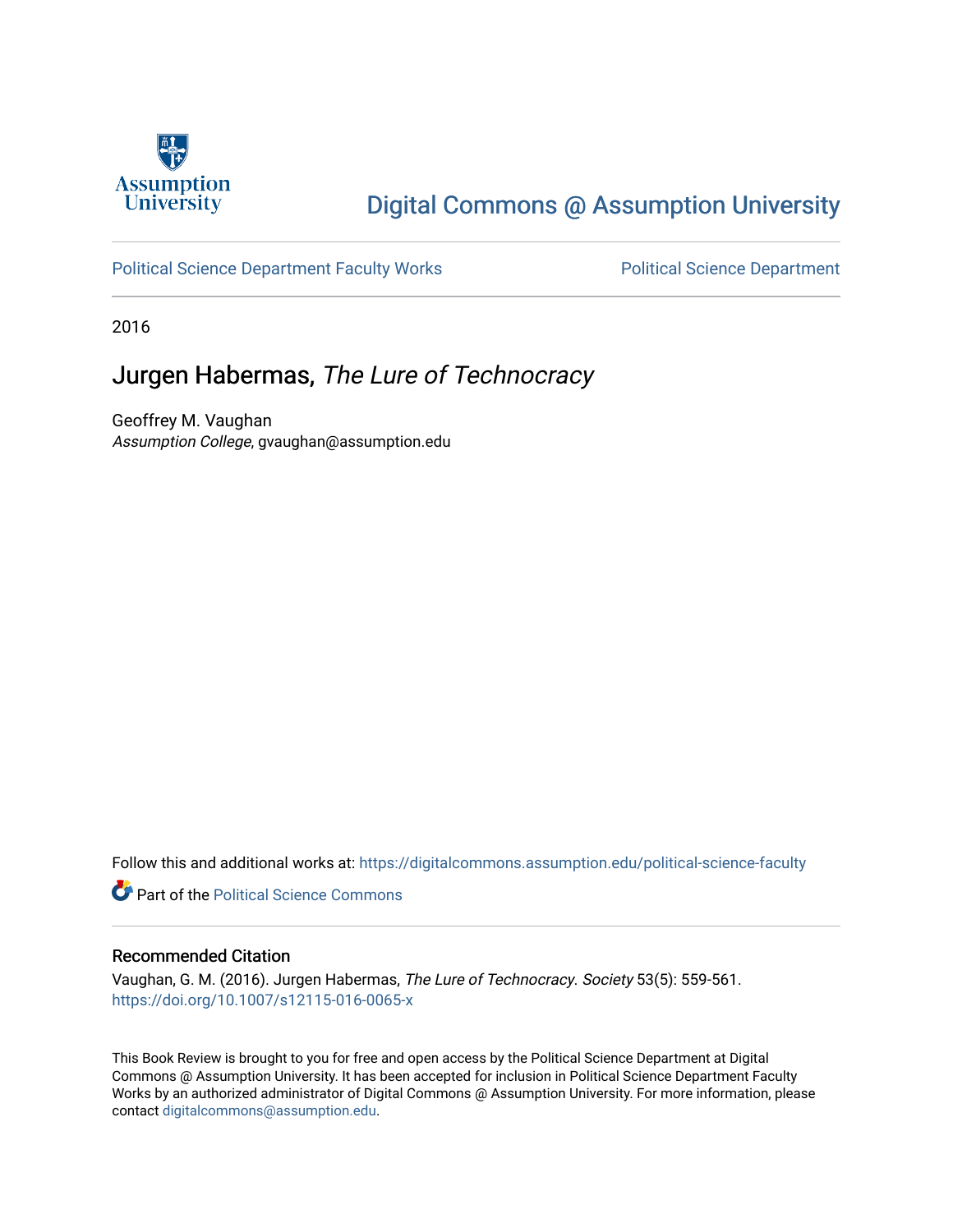Jurgen Habermas, *The Lure of Technocracy* trans. Ciaran Cronin

Malden, MA: Polity Press, 2015. 176. \$22.95 ISBN-978-0745686820

#### Geoffrey M. Vaughan

By any measure Europe is on the precipice of crisis. For those who long for a postnational polity, the rise of UKIP, the Front National, the Swedish Democrats and their cognates in other countries is an affront to all the work of integration and the great European Project. On the other hand, that these parties have made such headway—more so since the advent of the migrant crisis—reveals a very real problem. Whether one approves of the aims of these parties, from the liberal Eurosceptic to the aggressively nationalistic (or worse), they reveal a deep dissatisfaction with the EU. Although the essays and interviews collected in this volume were written before many of the most alarming events, they represent the best account of the European ideal as well as its shortcomings.

Jurgen Habermas is one of the most prominent German academics, a political sage and founder of a whole school of political studies. He is also, as confirmed by this collection of essays, a wholehearted enthusiast for the European Project. The question that only time will answer is whether his hopes for further integration will be fulfilled. Will future generations look back and admire his prescience? The migrant crisis and two terrorist attacks in Paris within the past year—among many other events—suggest to this reader that his is the last gasp of a peculiar European utopianism, one that sees itself as the fulfillment of a preferred narrative of history that is increasingly hard to believe in, given the direction of larger events.

Although he admits the existence of a "democratic deficit" in the European Union, the direct object of Habermas' ire is what he calls "technocracy." American readers might first think of Silicon Valley, as our tech-oligarchs hover over our own concerns about the future of democracy. For Habermas, however, technocracy is based in the opposite coast, on Wall Street and in the major banking and financial houses of the world. Credit default swaps, not apps; arbitrage, not code; these are his concerns. And as he wrote these essays in the context of the financial crisis of the so called PIGS (Portugal, Ireland, Greece, and Spain), his is a useful reminder that there is a real economy that has little to do with the latest devices and a great deal to do with the lives of real human beings who feel the promise of democracy has passed them by.

Habermas' concern, repeated in several of the essays, is that the banking industry is paying the piper and the supposedly democratic regimes of the European Union are dancing as they are told to do. This is not an especially novel or intriguing analysis. Complaints about bankers running the world go back to the Medici, perhaps as far back as Crassus. They have taken on especially unsavory features at various points, having developed parallel Communist and Fascist versions in the early 20<sup>th</sup> century. Thankfully, Habermas pins his hopes on neither a national socialism nor an international version. Well, this last might need to be explained.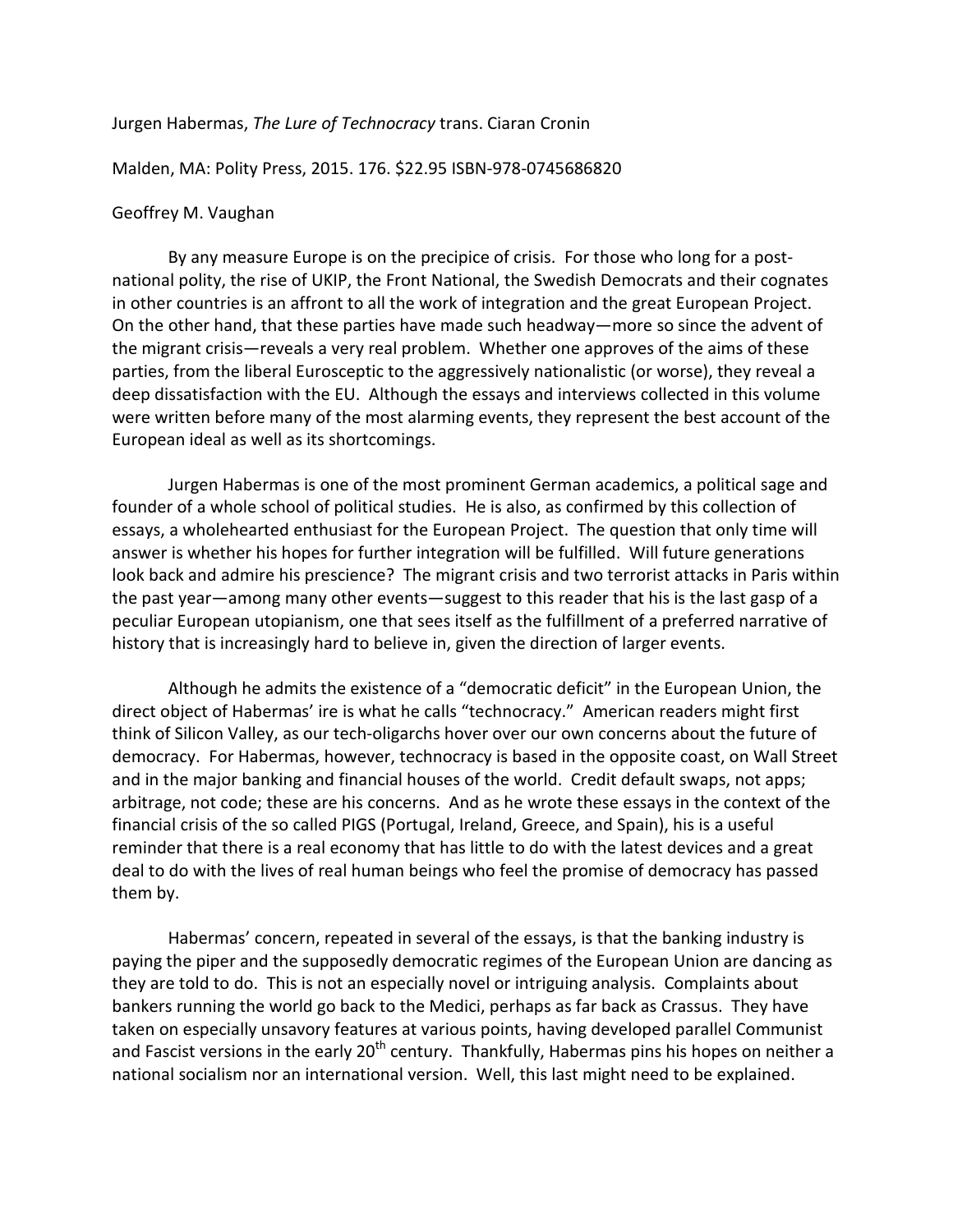Eurosceptics might mistake his support for a stronger European Union as a half-way measure towards international socialism, a kind of *continental* socialism, if you will. While he is certainly a supporter of various economic policies that are socialist in nature, he is motivated not by economic determinism nor by any form of dialectical materialism. What he wants is more democracy, albeit democracy as he understands it. Specifically, Habermas wants to see the European Union become a continent-wide institution capable of ensuring the process of "will formation." By this he means a highly moralized (or normative, as he would prefer) and idealized form of consensus-building. Thus he clearly remains in the high Enlightenment tradition of Kant and Hegel. Consistent with that tradition he considers the nation-state an intermediary step in history's unfolding of its cosmopolitan intent.

A characteristic feature of Habermas' analysis is that national democracy is a nostalgic fiction. While once the nation state might have had control over its destiny, democracies organized at the national level have lost this control to the transnational banking industry. Witness Greece. His solution is the transnationalization of democracy, namely, the European Union, which he describes as a "supranational" democracy. The problem, which he is willing to admit several times in the book, is that there has never been as much support for this project among the *demos* as among their vanguard in Brussels and the various capitols of Europe. In his own words, "European unification has been a project pursued by the elites above the heads of the population." In a telling comment in the interview conducted by Hubert Christian Ehalt and reproduced in this volume, he complains of the "short-sighted incrementalism of small steps personified by Angela Merkel" and apologetically decries a "lack of 'political leadership' in Europe." Yet the half-measures and lack of leadership he so disdains are directly the result of what he identifies as "fear of their voters."

The most revealing points in the book are those in which he addresses the reluctance of politicians to push political integration on their populations. For instance, he writes, "No party can afford to be the first to show its hand with pro-European slogans, because it has to fear a populist backlash orchestrated by its short-sighted competitors who in fact share similar goals." Why might it be so easy to whip up the people into a frenzy in opposition to further integration? Why are pro-European slogans so unconvincing? Perhaps this is something the peoples (note the plural) of Europe do not want.

For someone who so desires a supranational political system, he has a great contempt for politics. More precisely, he has disdain for politics as anyone outside of a seminar room might recognize it. The reader can find this in his dismissal of the electorate as uninformed and easily led, on the one hand, and the politicians as cowardly manipulators "skilled in gimmicky ways of generating democratic legitimation." And yet he remains a partisan of democracy, which he defines in an unexceptional if Kantian way, such that, "the addressees of coercive laws are subject only to the laws that they have enacted for themselves through a democratic process." James Madison might agree with this as an abstract principle, but how might it deal with factions? Would Habermas content himself with controlling their effects or would he rather eliminate their causes? The notion of "will-formation" obscures a practical problem that Madison addressed with utmost clarity.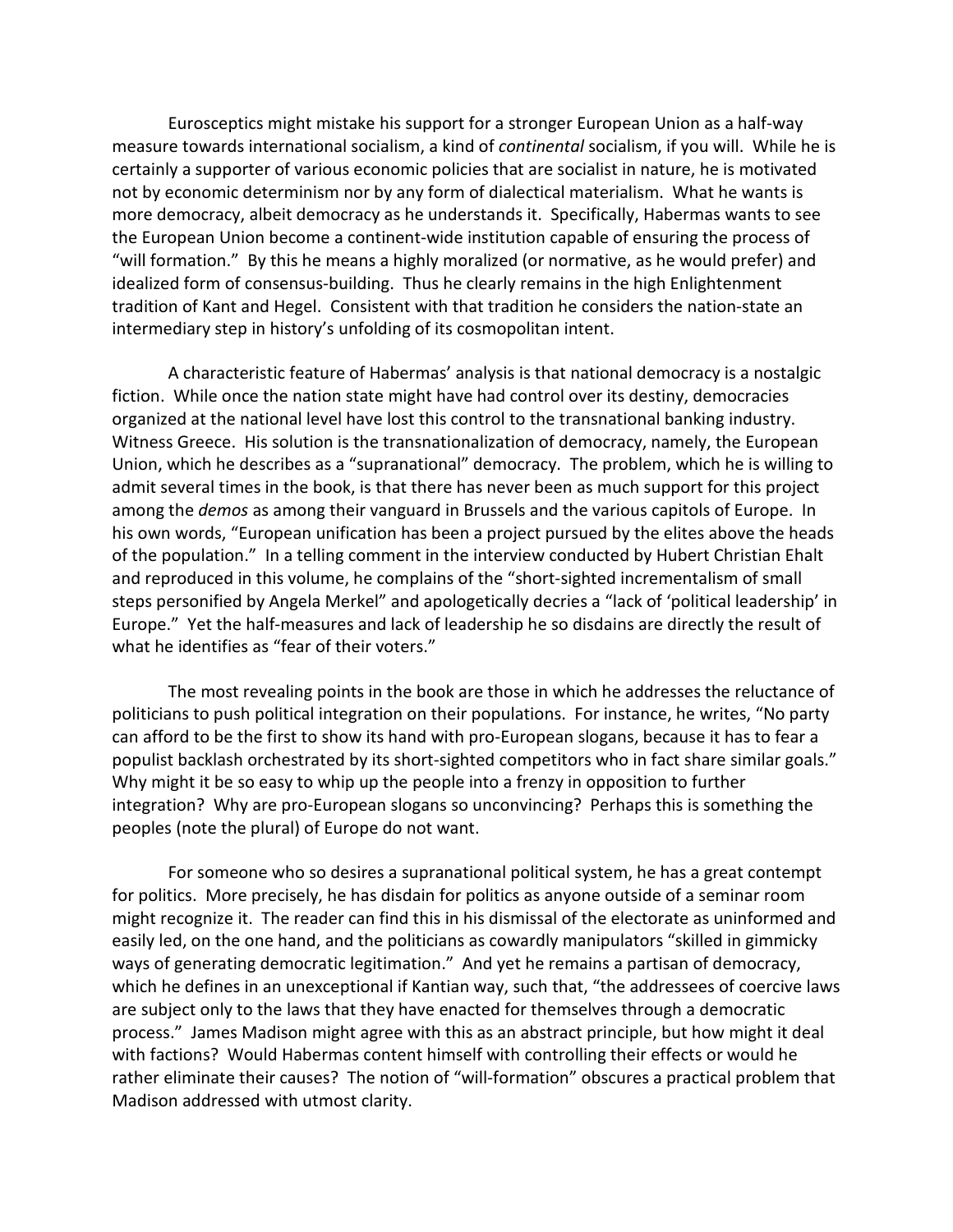Habermas places a great deal of hope in the European Union, not just as a citizen of Europe himself, but as a student of philosophy. The term associated with the goal, as already cited, is "supranational", but this does not quite capture the scale of the ambition nor the power of imagination it requires. Here is one explanation: "The constituting authority should be composed of the entire citizenry of Europe, on the one hand, and the peoples of Europe, on the other." The idea is that nations would persist as locations of linguistic and cultural cohesion and as mechanisms for administration and enforcement of laws. Brussels would not be micromanaging affairs in Salerno, for instance. Each nation would have its proper role in the political life of the EU, but there would be a pan-European citizenry from Amsterdam to Zagreb. This citizenry would, when properly self-aware, keep in check any parochialism that might tempt a particular nation or two.

The most convincing way to understand what he is proposing is to consider the two great federal democracies of North America. Both Canada and the United States grew out of the political union of separate political units. The United States replaced the weak Articles of Confederation with the much more integrated and integrating Constitution in 1787, while Canada achieved Confederation in 1867. Both admitted new units into their federations over time and both now have national political cultures, political cultures that express themselves in parties that stretch from coast to coast and are not tied to particular regions. The states and provinces still exist as real centers of politics, and in the case of Quebec a minority language is dominant. So, although he insists that he does not seek a United States of Europe, perhaps he would relent to a Canadian version?

The difficulty in Habermas' conception is highlighted by the very idea of a "Canada of Europe." First of all, the official bilingualism of the country is not a practical bilingualism. Most of Anglo-Canada does not speak French and immigrants to the country prefer to learn English. In Quebec, the status of French is maintained by law, Bill 101, a law that is expressly in contravention of the Canadian Charter or Rights and Freedoms, permissible only because of the "notwithstanding clause" (or *la clause dérogatoire*). Do we need to recall the separatist movement? Even Canada hardly seems like a promising model.

The problem is that Habermas consistently underestimates and underappreciates the difficulties created by the differences in language and culture. For instance, he writes, "Indeed, translingual citizenship uniting such a numerous variety of different language communities *is* a novelty. But Europeans already share the principles and values of largely overlapping political cultures. What is required is a European-wide political communication." What would this form of communication look like? He seems unwilling to contemplate that the "novelty" of what he wants to create arises not from the fact that no one has ever thought of it before but because it is so difficult to produce. When he does, he merely shrugs it off. For instance, he admits that Southern Italy "exhibits premodern social and cultural traits alien to the state," but dismisses the example as "not especially informative." Such indifference is hard to take from someone who confidently proclaims that, "To renounce European unification would also be to turn one's back on world history." If from his own account, Italian unification is a defiance of history, how can we have such hope for Europe?